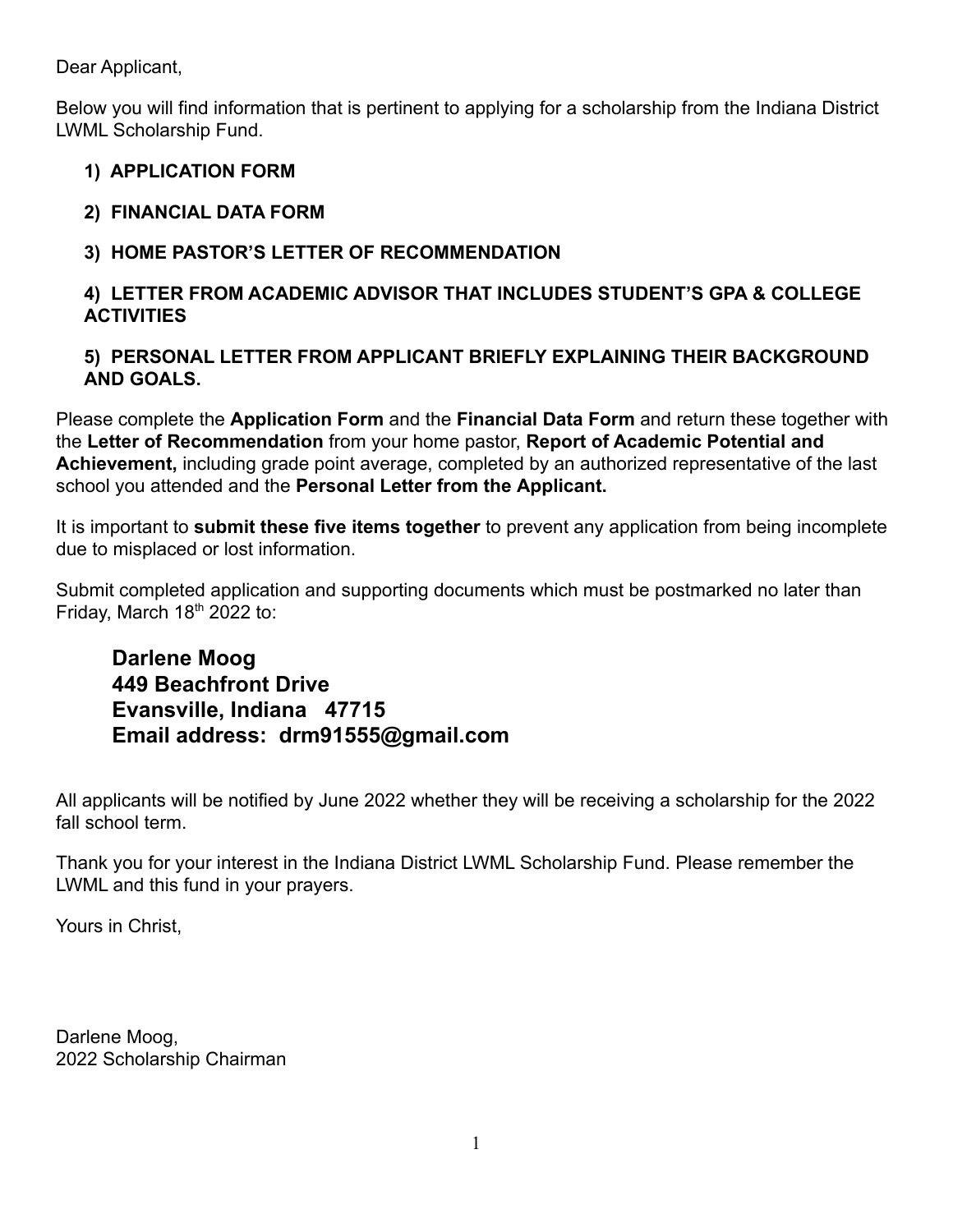#### **LUTHERAN WOMEN'S MISSIONARY LEAGUE INDIANA DISTRICT SCHOLARSHIP REGULATIONS**

- 1. By Indiana District LWML Resolution, each scholarship to be allotted shall be in the amount of at least \$500.00.
- 2. Moneys for support shall be sent directly to the appropriate school administrator in charge of such funds and made payable to the school according to the number of terms per traditional school year.
- 3. Students who are supported are expected to lead a Christian life and to be faithful in the pursuit of their studies.
- 4. Students who discontinue their studies are expected to inform the Scholarship Committee Chairman of their action as soon as possible.

### **ELIGIBILITY FOR SCHOLARSHIP**

- 1. Applicant must be a communicant member of a congregation of the Lutheran Church Missouri Synod in the Indiana District for at least eighteen months prior to filing an application.
- 2. Only such students shall receive scholarships that are preparing to be servants of the church on a full-time basis (ministry, teaching, parish work, DCE, Deaconess, etc.)
- 3. Only students enrolling in an LCMS synodical school that will prepare them to be servants of the church on a full-time basis shall receive a scholarship.
- 4. Only such students shall receive a scholarship as shall present a demonstrable need for such aid.
- 5. Student shall have demonstrated a good scholastic aptitude in their previous school.

#### **APPLICATION FOR SCHOLARSHIP**

- 1. Each student desiring a scholarship shall make an ANNUAL application.
- 2. Applications are issued for a period of one year only. If future support is desired, a new application must be made. Requests for application forms shall be made by **March 10** and completed application forms shall be received by the Scholarship Chairman, postmarked no later than **March 18, 2022,** for consideration for the following Fall term. Send completed forms to:

**Darlene Moog, Scholarship Chairman, 449 Beachfront Drive, Evansville, Indiana IN 47715 e-mail: [drmoog91555@gmail.com](mailto:drmoog91555@gmail.com) Home Phone #: 812-909-4910**

3. No application shall be considered unless the school of the prospective student has approved his/her enrollment.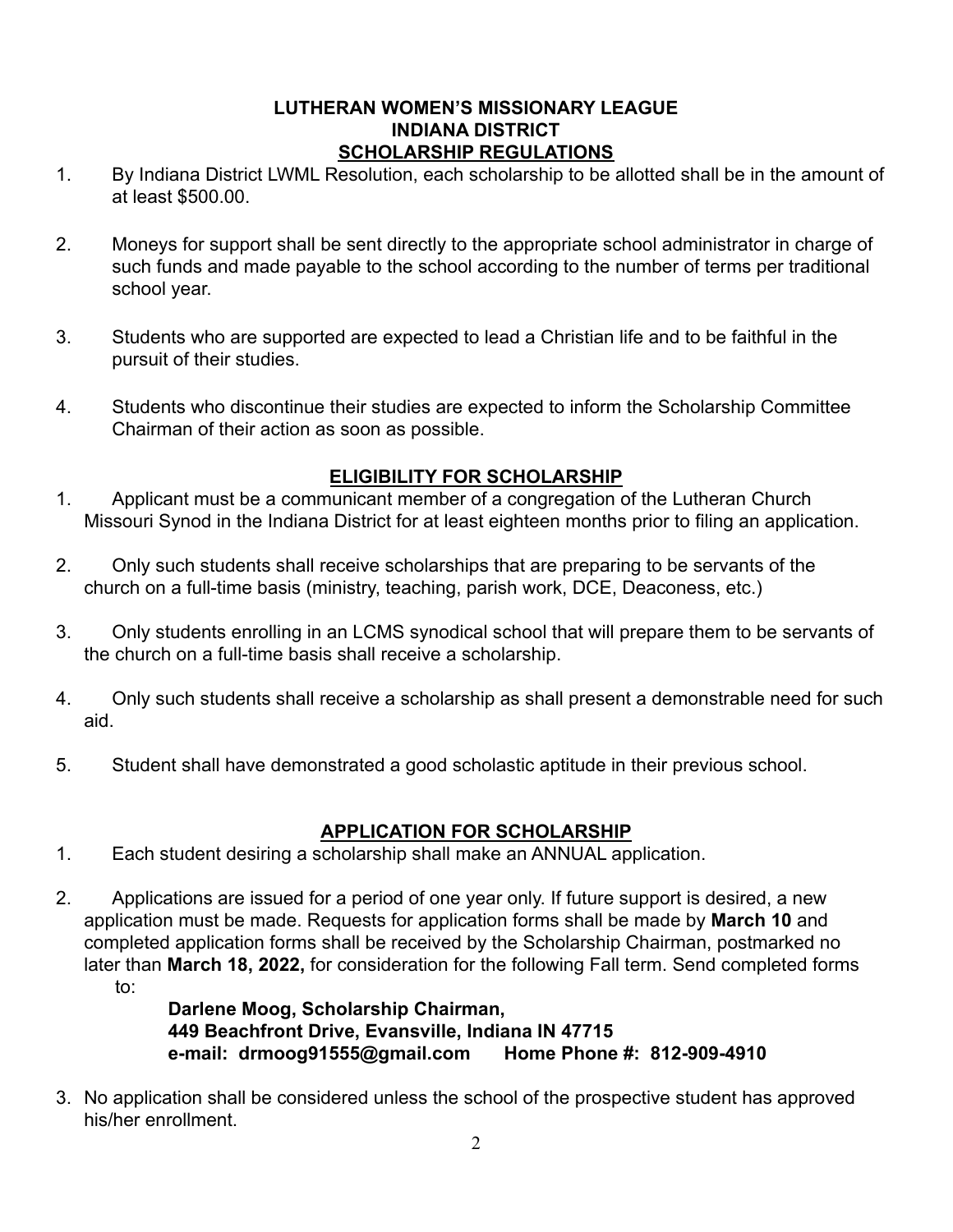#### **APPLICATION FOR MEMORIAL SCHOLARSHIP…PLEASE PRINT**

| Home Phone No. ( ) __________________________Date of Birth_______________________                                                                                                                                                                                                                                                                                                                                                           |  |  |
|---------------------------------------------------------------------------------------------------------------------------------------------------------------------------------------------------------------------------------------------------------------------------------------------------------------------------------------------------------------------------------------------------------------------------------------------|--|--|
|                                                                                                                                                                                                                                                                                                                                                                                                                                             |  |  |
|                                                                                                                                                                                                                                                                                                                                                                                                                                             |  |  |
|                                                                                                                                                                                                                                                                                                                                                                                                                                             |  |  |
|                                                                                                                                                                                                                                                                                                                                                                                                                                             |  |  |
|                                                                                                                                                                                                                                                                                                                                                                                                                                             |  |  |
| Is Applicant (Check One) () Married () Divorced () Single () Engaged                                                                                                                                                                                                                                                                                                                                                                        |  |  |
|                                                                                                                                                                                                                                                                                                                                                                                                                                             |  |  |
|                                                                                                                                                                                                                                                                                                                                                                                                                                             |  |  |
|                                                                                                                                                                                                                                                                                                                                                                                                                                             |  |  |
|                                                                                                                                                                                                                                                                                                                                                                                                                                             |  |  |
| Length of time applicant has been a communicant member of a congregation of the Lutheran Church-                                                                                                                                                                                                                                                                                                                                            |  |  |
| Applicant intends to become a () Pastor () Teacher () Deaconess () DCE () Other in the LCMS.                                                                                                                                                                                                                                                                                                                                                |  |  |
|                                                                                                                                                                                                                                                                                                                                                                                                                                             |  |  |
| Which LCMS Education Institution (College or Seminary) will the applicant attend (or is presently<br>attending?                                                                                                                                                                                                                                                                                                                             |  |  |
| Has the applicant been accepted for enrollment? _____ What Class Level is applicant entering? ___                                                                                                                                                                                                                                                                                                                                           |  |  |
| Has applied for LWML Scholarship before_______Have received LWML Scholarship _____ year?                                                                                                                                                                                                                                                                                                                                                    |  |  |
| <b>IMPORTANT: A Letter of Recommendation is required from the home pastor and from the</b><br>authorized Administrator of the last school attended concerning academic potential and<br>achievement (transcript of grades NOT required). However, it is important that we receive<br>applicant's Grade Point Average. Include with this Application Form a Personal Letter from<br>applicant briefly explaining their background and goals. |  |  |

**\* The completed application with all documents must be POSTMARKED NO LATER THAN**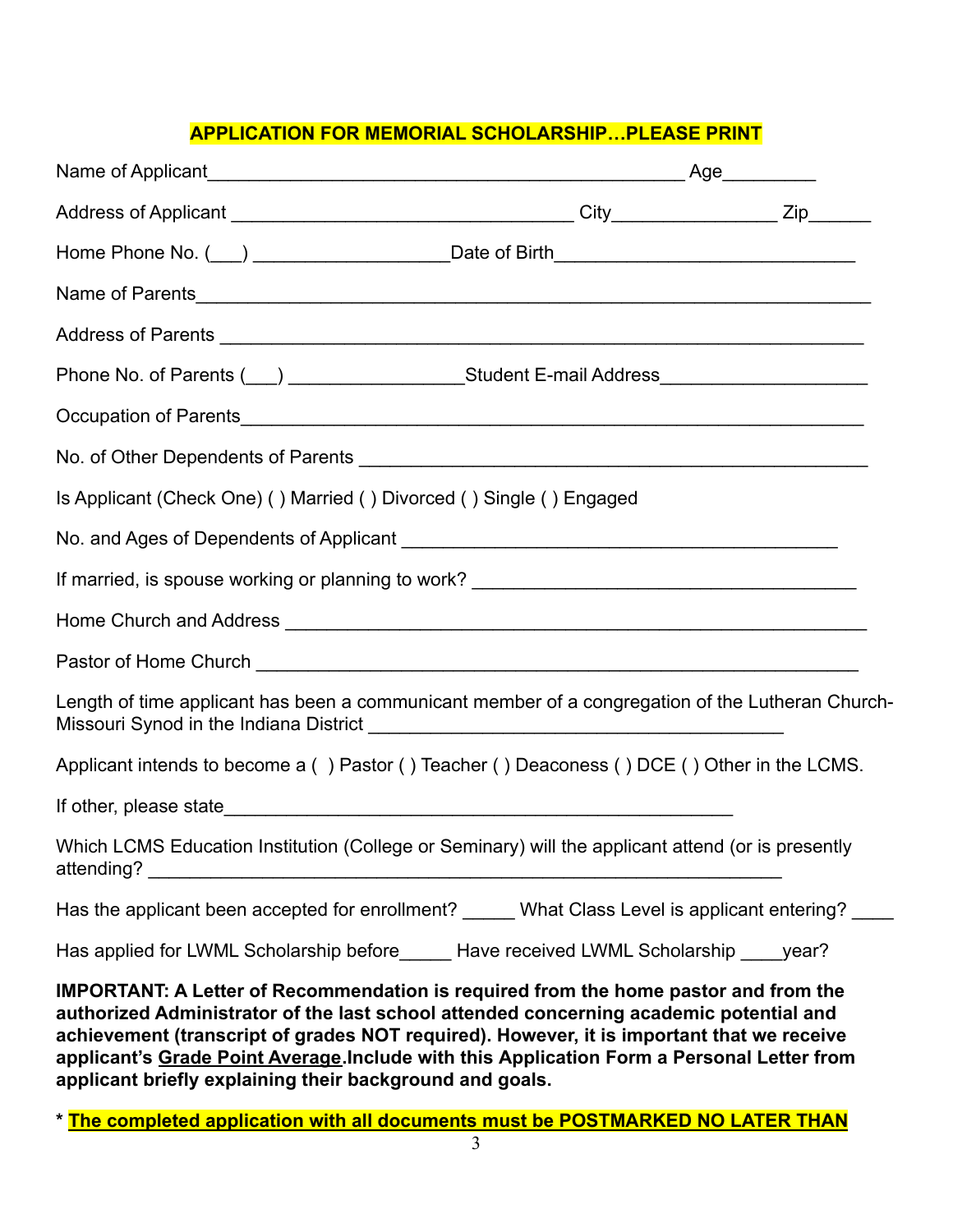### **MARCH 18, 2022.**

\* 2nd career students entering a Seminary I program may waive "Last school attended" requirements.

\* If applicant has any special circumstances, please explain on other side of this page.

#### **LUTHERAN WOMEN'S MISSIONARY LEAGUE – INDIANA DISTRICT FINANCIAL DATA FORM**

#### **NOTE: Clarify financial cost as accurately as possible.**

| ANTICIPATED COSTS FOR APPLICANT'S FULL ACADEMIC YEAR:<br>1. Total Tuition<br>a. Amount provided by institution<br>b. Student's responsibility                                                                                 | $\frac{1}{2}$ |
|-------------------------------------------------------------------------------------------------------------------------------------------------------------------------------------------------------------------------------|---------------|
| 2. Books, Supplies & Fees<br>3. Sub Total School costs (add lines 1b & 2)                                                                                                                                                     | \$            |
| 4. Housing (Room and Board)<br>5. Transportation<br>6. Personal Expenses<br>7. Other Expenses (Please list on other side)<br>8. Sub Total Living Expenses (add lines 4, 5, 6, & 7)                                            |               |
| TOTAL ANTICIPATED COSTS (add lines 3 & 8)                                                                                                                                                                                     |               |
| ANTICIPATED RESOURCES FOR APPLICANT'S FULL TIME ACADEMIC YEAR:                                                                                                                                                                |               |
| 9. From family assistance<br>10. If married, from spouse's salary<br>11. From applicant's savings<br>12. From applicant's present or summer job earnings<br>13. Subtotal of Anticipated Resources (add lines 10, 11, 12 & 13) | $\mathbb{S}$  |
| <b>From Other Scholarships:</b><br>15. Received: _____________<br><u>. Kabupatèn Bandaran Propinsi Jawa Bandaran Bandaran Indonesia. Ka</u><br>16. Total Received (add lines 14 & 15)                                         | \$            |
| From Other Grants (Home congregation, etc. Please list)<br>18.<br>19. Total from Other Grants (add lines 17 & 18)                                                                                                             |               |
| 21. Applied for ___<br>22. Total Applied for (add lines 20 & 21)                                                                                                                                                              |               |
| From Other Sources (Loans, please list)                                                                                                                                                                                       | \$            |